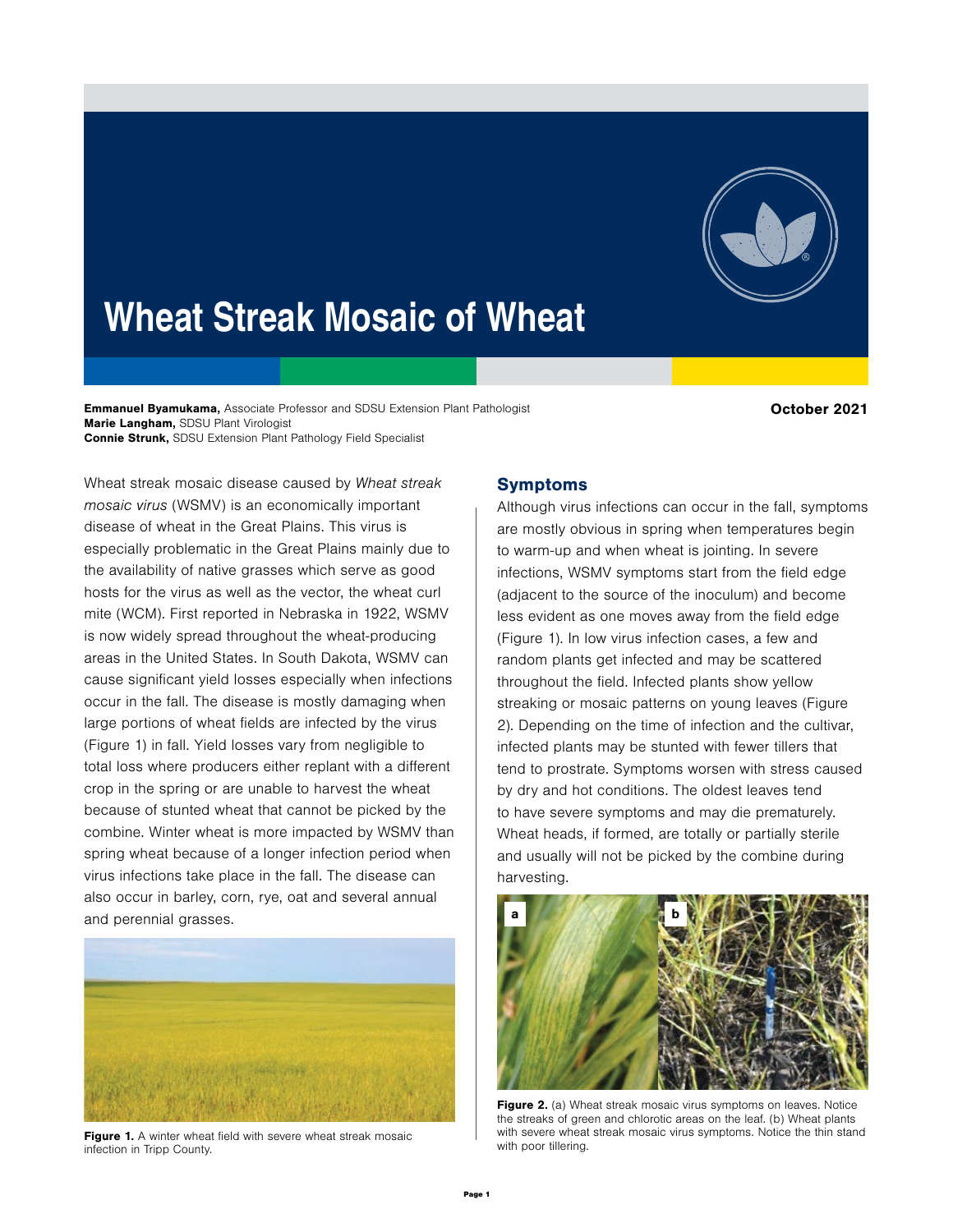Heavy feeding of wheat curl mites cause wheat leaves to curl inwards around the mid-rib hence the name wheat curl mites (WCM). Such plants have the newly developed leaf trapped in the rolled leaf forming a loop (Figure 3). However, absence of rolled leaves may not mean absence of WCM and sometimes presence of WCM may not necessarily mean presence of WSMV. The WCM also transmits two other viruses: Wheat mosaic virus and Triticum mosaic virus. These two viruses have only been recently found in South Dakota and at low incidences. Research shows that the three viruses can occur together in the same plant, and in such instances yield losses are far greater than when only one virus is infecting the plants.



Figure 3. Leaf trapping where the newly developed leaf fail to unfold due to heavy feeding of wheat curl mites (Photo credit: Gary Hein).

#### Disease cycle of wheat streak mosaic

Wheat streak mosaic virus is transmitted primarily through the vector, the wheat curl mite (WCM, Aceria tosichella). WCMs are microscopic (0.3 mm long) and can be seen using a 20x hand lens (Figure 4). When temperature and natural enemies are not limiting, mites develop from egg to adult in eight to 10 days, and can increase to a high population density in a short period. WCMs are capable of crawling over short distances between tillers/or leaves that are in contact with each other. Dispersion from plant to plant occurs by the wind, and is the reason why heavy WSMV infections are found along the field edges first. Only younger stages of WCMs (nymphs) acquire the virus when they feed on infected plants; the virus is not passed to the next generation. When WCM acquire the virus, they can remain infective for seven to nine days before losing the infectivity and hence requiring to feed again on an infected plant to become infectious.



Figure 4. Wheat curl mites under magnification (Photo credit: Gary Hein).

Research in Australia indicated that WSMV can be seed-transmitted but the rate of transmission was found to be less than 2%. However, no seed transmission has been reported in the United States, indicating that transmission by WCM remains the main risk factor for WSMV.

Wheat streak mosaic cycle starts in the fall with virus infections coming from volunteer wheat or grass weeds (Figure 5). When the condition of the WCM hosts begin to deteriorate, mites crawl to the leaf tips or leaf surface where they are exposed to the wind. They are then blown away and deposited on any plants as the wind subsides. Unlike other insect vectors which choose which host to land on, WCM land whenever and wherever the prevailing wind deposits them. If the WCM happen to land on emerging wheat in the fall or other suitable hosts, the mites will crawl into the leaf whorls where they feed and in the process transmit WSMV. WCM will remain on wheat throughout the spring and part of the summer. Wheat curl mites will continue to crawl to new leaves until head emergence. WCM will then move to the wheat head which has many feeding sites and offers protection from harsh weather. As the wheat head begins to ripen, WCMs position themselves at the edge of the spikelet surface where they are picked-up by the wind.



Figure 5. Lifecycle of Wheat streak mosaic virus (adapted from M. McMullen, NDSU).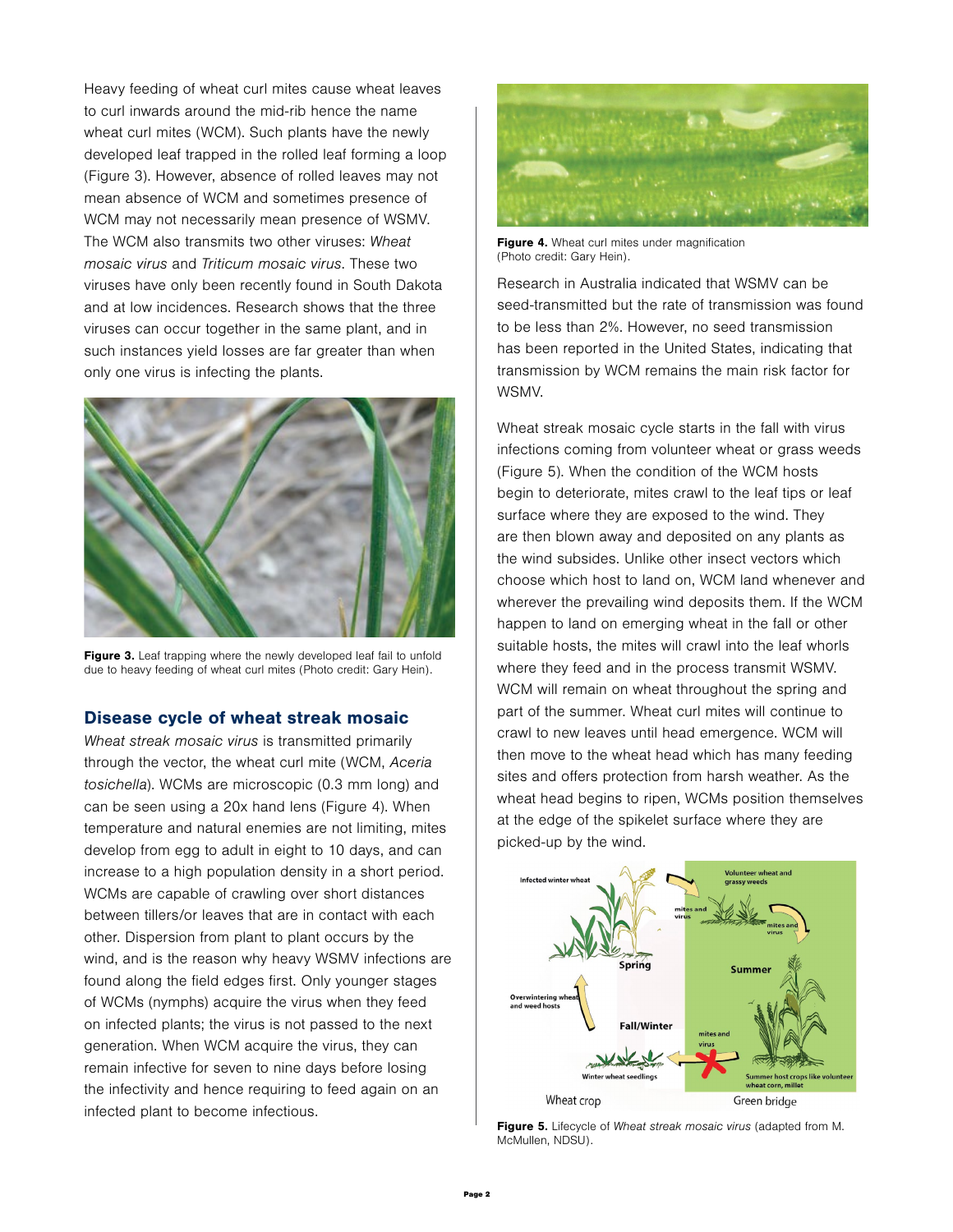#### Risk factors for Wheat streak mosaic

Since the virus survives only in living tissues and the WCM must feed on infected plants to acquire the virus, the main risk factor for wheat streak mosaic outbreaks is the presence of over-summering hosts (volunteer wheat, grass weeds) that ensure the survival of both the virus and the WCMs (Figure 5). The over-summering hosts are also known as the "green bridge" between the summer wheat after harvest and the fall sown wheat (Figures 5 and 6). If wheat is planted early, direct movement of the mites from recently harvested wheat field can occur. Hail events which lead to grain shattering may lead to early volunteer wheat which is likely to become infected with WSMV and will be the source of WCMs and virus for the fall sown wheat (Figure 7).



Figure 6. Volunteer wheat and grass weeds in a fallow field. This will become a source of wheat streak virus inoculum for wheat planted into this field or nearby fields.





Another risk factor for wheat streak mosaic is the time of planting and fall temperatures. If planting is done early to mid-August and there is an extended mild

weather in October-November, chances increase for WSMV infections to take place. Once WCMs have established on wheat in the fall, they will survive winter as eggs, nymphs or adults protected inside the leaf whorls near the crown. WCMs can survive harsh winter conditions. As wheat greens up the following spring, WCMs become active and multiply. Overcrowding of WCM on leaves is thought to be one of the factor which leads to WCM dispersal in spring and this can lead to new infections stemming from fall infections. However the spring infections do not cause as heavy yield losses as fall infections.

### Management of Wheat Streak Mosaic

Wheat streak mosaic virus and other viruses transmitted by WCMs are best managed through cultural practices. Unlike fungal diseases, nothing can be sprayed on virus-infected plants to prevent or cure virus infection. However, several practices can be used to prevent or lessen chances of wheat getting infected by WSMV.

- Control volunteer wheat and grass weeds before planting in the fall. Volunteer wheat and grass weeds are the most important risk factor for the wheat streak mosaic disease. Volunteer wheat and grass weeds should be destroyed at least two weeks before planting. This period ensures that these hosts are completely desiccated hence eliminating WCM. If an area is known to have WSMV outbreaks, control of volunteer wheat and grass weeds would require a communal effort because WCMs can be blown from neighboring fields up to two miles. Volunteer wheat and grass weeds can be destroyed through tillage or herbicide application.
- Delay winter wheat planting in areas with known high WSMV outbreaks. Planting early in the fall especially when temperatures are mild increases the risk of WCMs landing and transmitting viruses in emerging winter wheat. Delayed planting also ensures that summer crops will have matured and dried down hence reducing chances of WCMs moving from these crops to newly planted winter wheat
- Plant wheat varieties that are resistant/tolerant to WSMV. The virology program at SDSU does virus screening for most public wheat lines and results from this program shows consistent differences between wheat cultivars in terms of grain yield,